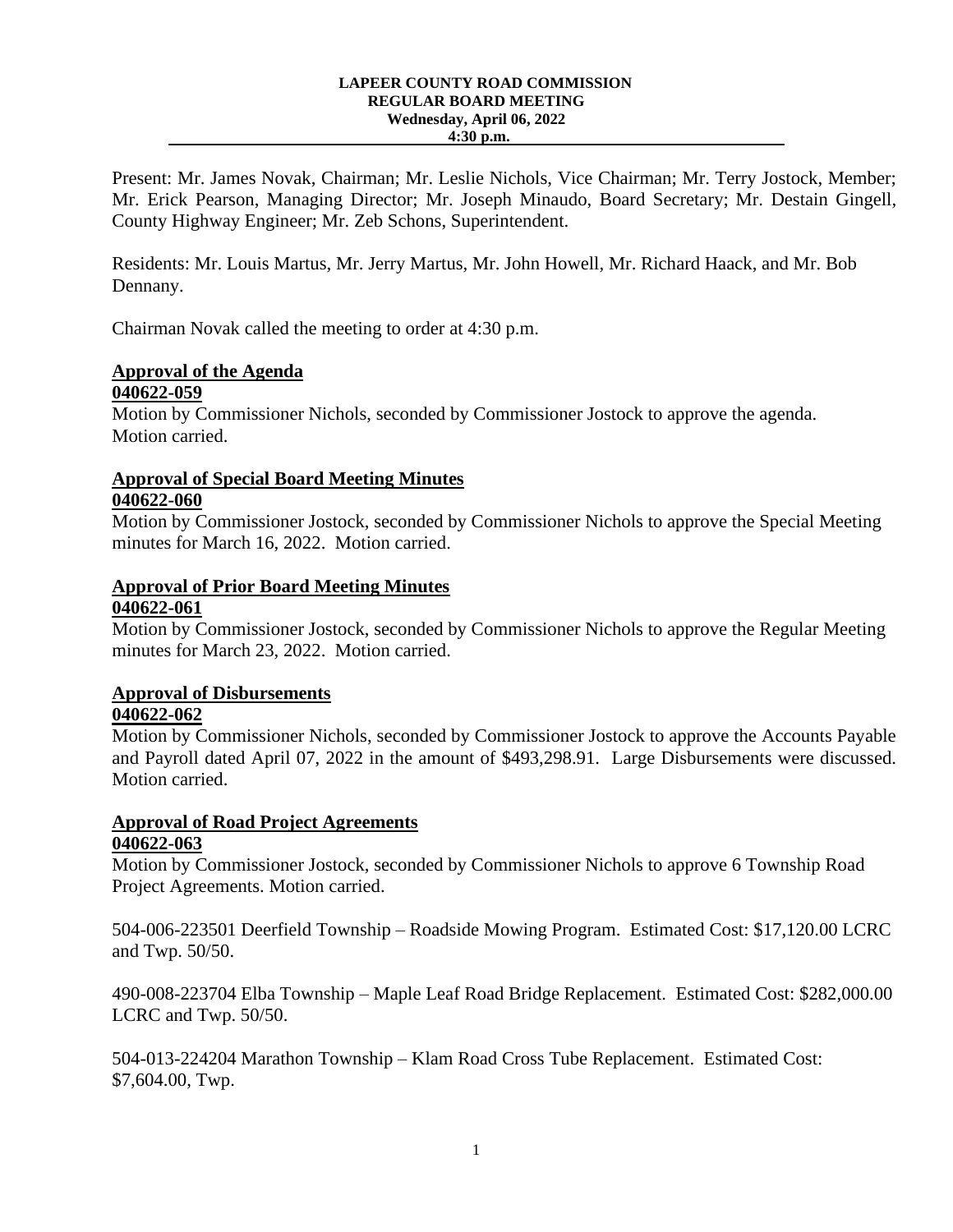## **Lapeer County Road Commission, Regular Meeting <b>April 06, 2022**

504-013-224205 Marathon Township – W. Barnes Lake Road Cross Tube Replacement. Estimated Cost: \$6,532.00, Twp.

504-013-224206 Marathon Township – W. Barnes Lake Road Cross Tube Replacement. Estimated Cost: \$9,847.00, Twp.

504-004-223305 Burlington Township – Peck Road Cross Tube Replacement. Estimated Cost: \$6,357.00, Twp.

# **Managing Director Report**

### **Motion to Approve Retirement of Surplus Equipment 040622-064**

Motion by Commissioner Jostock, seconded by Commissioner Nichols to approve the retirement of Surplus Equipment:

Rotted out track mats - #'s 9683, 9684, 9685, 9686, 9687, 9688, 9689, 9690, 9691, 9692, 9695, 9696, 9697, and 9698.

#8241 Hydraulic Pruner.

#518 mid mount scarifier sold on Grader #517.

#520 mid mount scarifier sold on Grader #519. Motion carried.

Mr. Pearson reviewed a Draft of the Proposed Personal Use of Road Commission Vehicles Policy.

Mr. Pearson informed he will be seeking the amendment of the 2022 Budget for the increase in Equipment costs.

Mr. Pearson asked for the attendance by our Board Members at the up coming Bluewater Meeting on April 28, 2022. Commissioners Novak and Nichols will be attending, Commissioner Jostock will not.

### **Superintendent Report**

Mr. Schons stated we are receiving complaints on the need for grading on gravel roads

Mr. Schons informed he emailed the Townships to obtain their level of support for the Road Millage.

Mr. Schons remarked on three Salt Trucks have had their Winter Equipment removed.

#### **Engineering Report**

#### **Approval of Resolution for the Mt. Morris Road Bridge Preventative Maintenance 040622-065**

Motion by Commissioner Nichols, seconded by Commissioner Jostock to approve the Resolution for the Mt. Morris Road Bridge Preventative Maintenance through the Local Bridge Program. Motion carried.

# **Approval of 2022 HMA Paving bids**

### **040622-066**

Motion by Commissioner Nichols, seconded by Commissioner Jostock to approve the 2022 HMA Paving bids. Motion carried.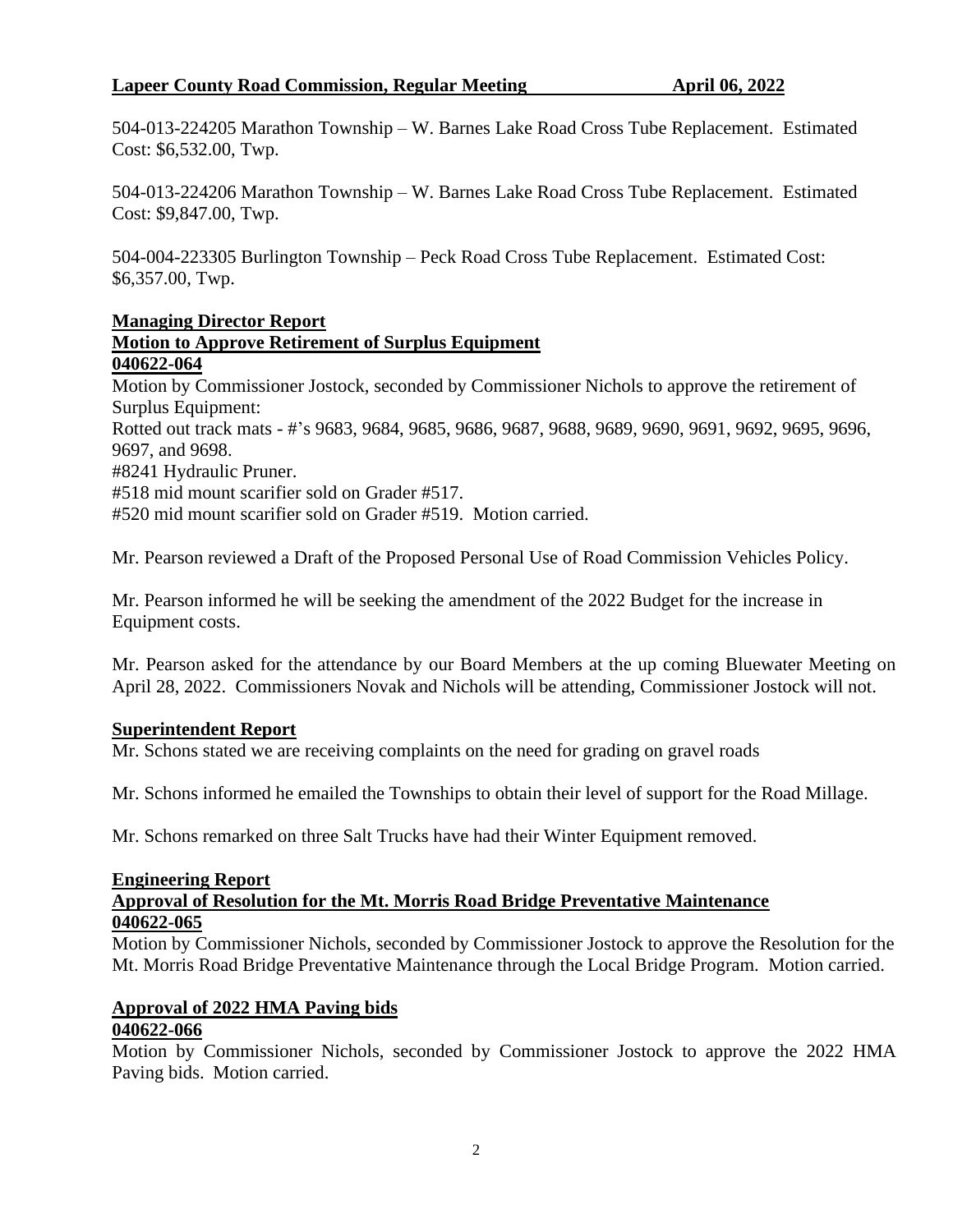# **Approval of 2022 Crack fill bids**

# **040622-067**

Motion by Commissioner Nichols, seconded by Commissioner Jostock to approve the 2022 Crack fill bids. Motion carried.

#### **Approval of 2022 Crack fill bids on MDOT State Routes 040622-068**

Motion by Commissioner Jostock, seconded by Commissioner Nichols to approve the Crack Fill Bids on MDOT State Routes and award within in best interest. Motion carried.

Mr. Gingell asks to set public hearing date in regards to petition received for Designation of Natural Beauty Road (Gardener Road – Dryden Road to Davison Lake Road) at start of our Regular Scheduled Board Meeting at 4:30 PM, May 18, 2022.

Mr. Gingell informed the weight restrictions are to come off on April 11, 2022 at 6 a.m.

Mr. Gingell commented that Jensen Supply is to start delivering tubes late next week.

# **Public Comment**

Mr. Louis Martus commented on the need to crack seal M-90 and M-53.

Mr. Louis Martus suggested LCRC Board Minutes be emailed to all Township Officials. He was told they can be found on the LCRC Website.

### **Closed Meeting**

KWA 4006 and 4007 Mediation Negotiations.

# **Enter Closed Meeting**

### **040622-069**

Motion by Commissioner Nichols, seconded by Commissioner Jostock to go into closed session for the purpose of a discussion of KWA 4006 and 4007 Mediation Negotiations. Roll Call Vote: Novak, aye; Nichols, aye; Jostock, aye. Motion carried unanimously at 5:00 p.m.

#### **Leave Closed Meeting 040622-070**

Motion by Commissioner Jostock, seconded by Commissioner Nichols to come out of closed session at 5:07 p.m. Roll Call Vote: Novak, aye; Jostock, aye; Nichols, aye. Motion carried.

#### **Approve Closed Meeting Minutes 040622-071**

Motion by Commissioner Nichols, seconded by Commissioner Jostock to approve the closed session minutes. Motion carried.